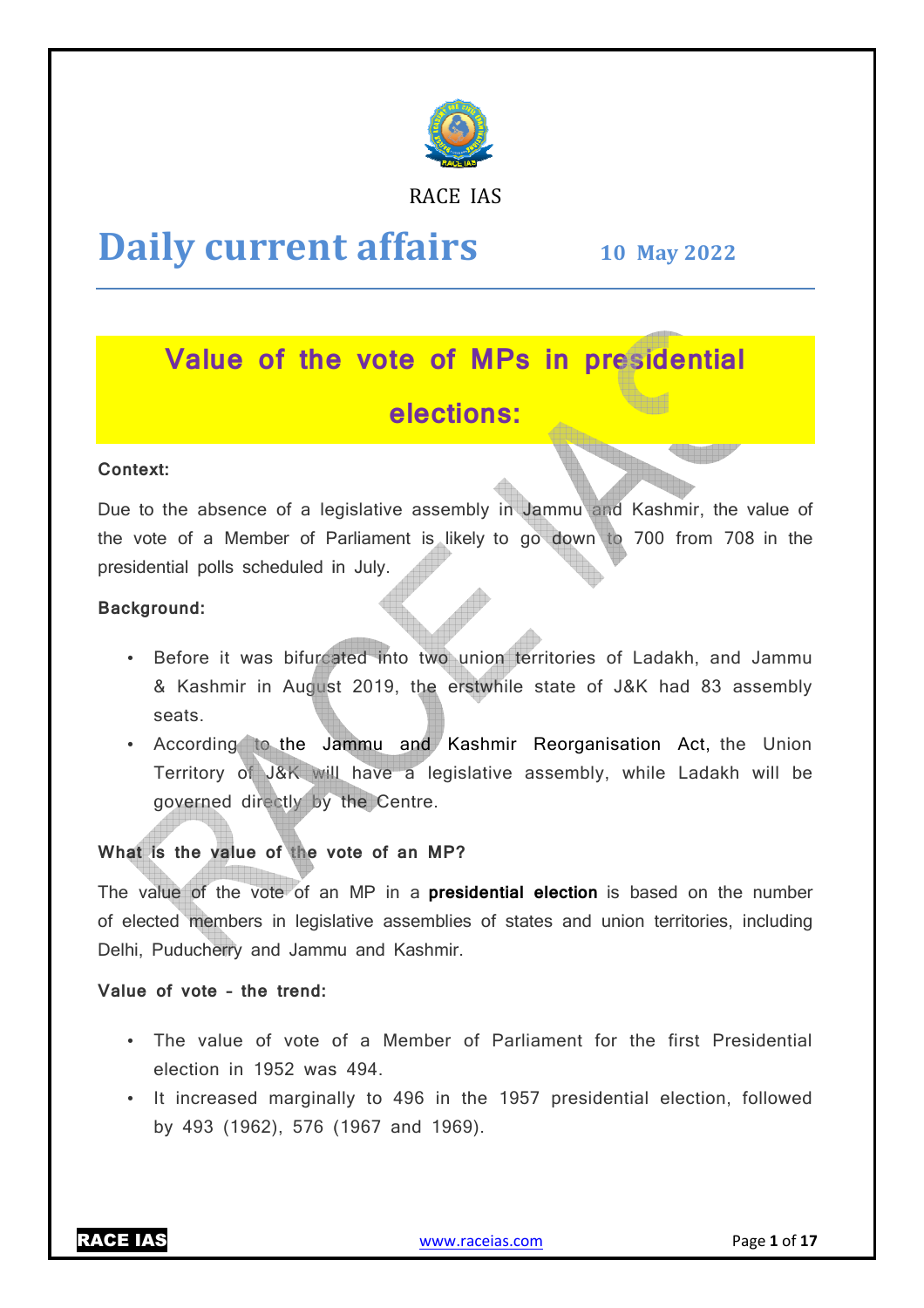• In the 1974 presidential election, the value of vote of an MP was 723. It has been fixed at 702 for the presidential elections from 1977 to 1992.

#### **How is the President elected?**

- The Indian President is elected through an electoral college system, wherein the votes are cast by national and State-level lawmakers.
- The elections are conducted and overseen by the Election Commission (EC) of India.

#### **Electoral College:**

The electoral college is made up of all the elected members of the Upper and Lower Houses of Parliament (Rajya Sabha and Lok Sabha MPs), and the elected Members of the Legislative Assemblies of States and Union Territories (MLAs).

#### **What electoral system/process is followed for the election to the office of the President?**

The election of the President shall be held in accordance with the system of proportional representation by means of single transferable vote and the voting at such election shall be by secret ballot.

#### **Procedure:**

- Before the voting, comes the nomination stage, where the candidate intending to stand in the election, files the nomination along with a signed list of 50 proposers and 50 seconders.
- These proposers and seconders can be anyone from the total members of the electoral college from the State and national level.
- An elector cannot propose or second the nomination of more than one candidate.

#### **What is the value of each vote and how is it calculated?**

To calculate the number of voters each legislator represents, the total population of the state is divided by the number of assembly members and then divided by 1,000.

• The combined value of all the MPs' votes is roughly equal to the combined value of all the MLAs'.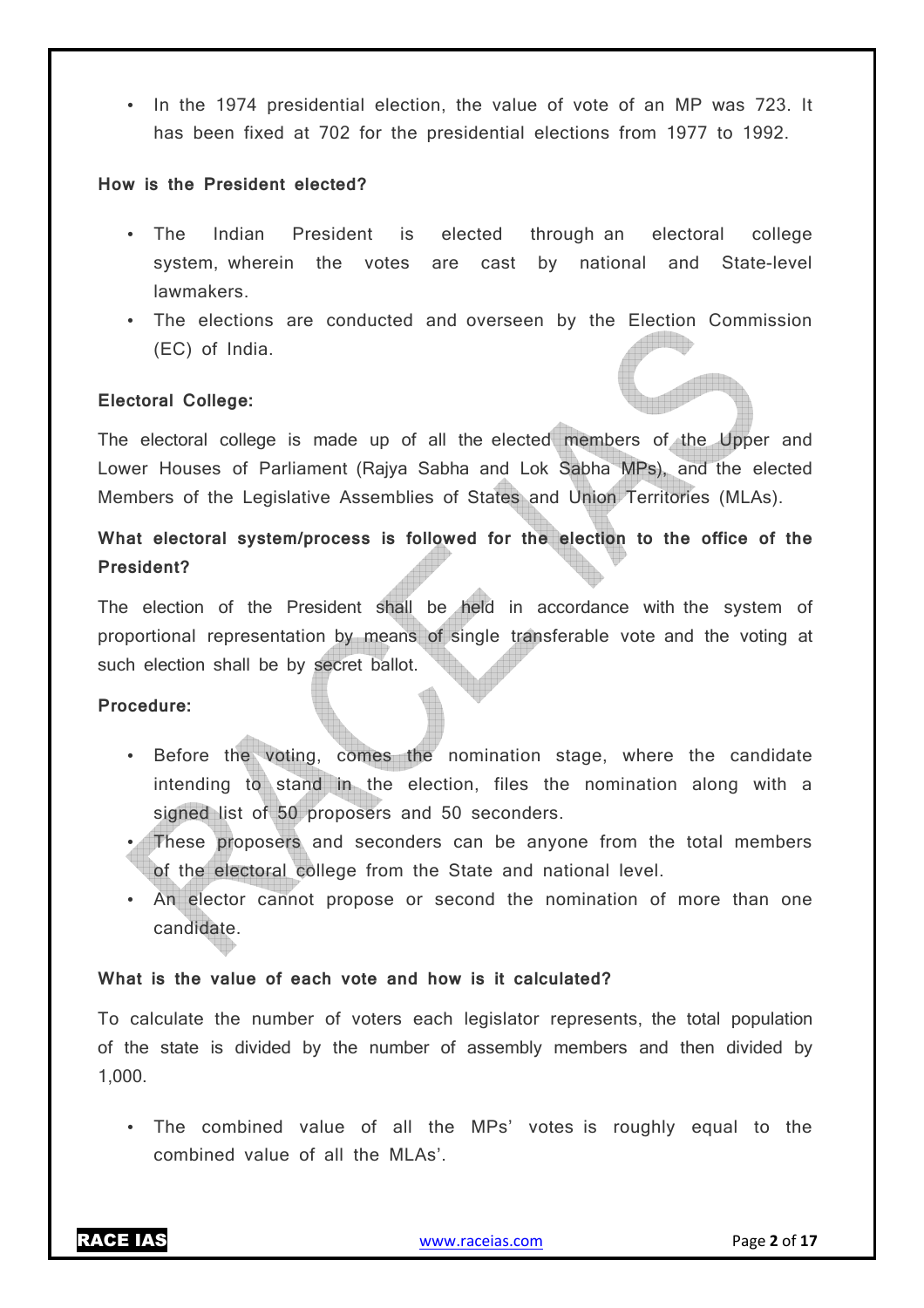

#### **Deciding the winner:**

- 1. The winner of the Presidential election is not the person who gets the most number of votes, but the person who gets more votes than a certain quota.
- 2. The quota is decided by adding up the votes polled for each candidate, dividing the sum by 2 and adding '1' to the quotient.
- 3. The candidate who polls more votes than the quote is the winner. In case, no one gets more votes than the quota, then the candidate with the lowest number of votes is eliminated.
- 4. Then, the eliminated candidates' ballot papers are distributed between the remaining hopefuls based on those ballot papers' second preference choice.
- 5. The process of counting the total votes for each candidate is then repeated to see if any one polls above the quota.

**Sources: The Print.**

**China – Taiwan relations:**

**Context:**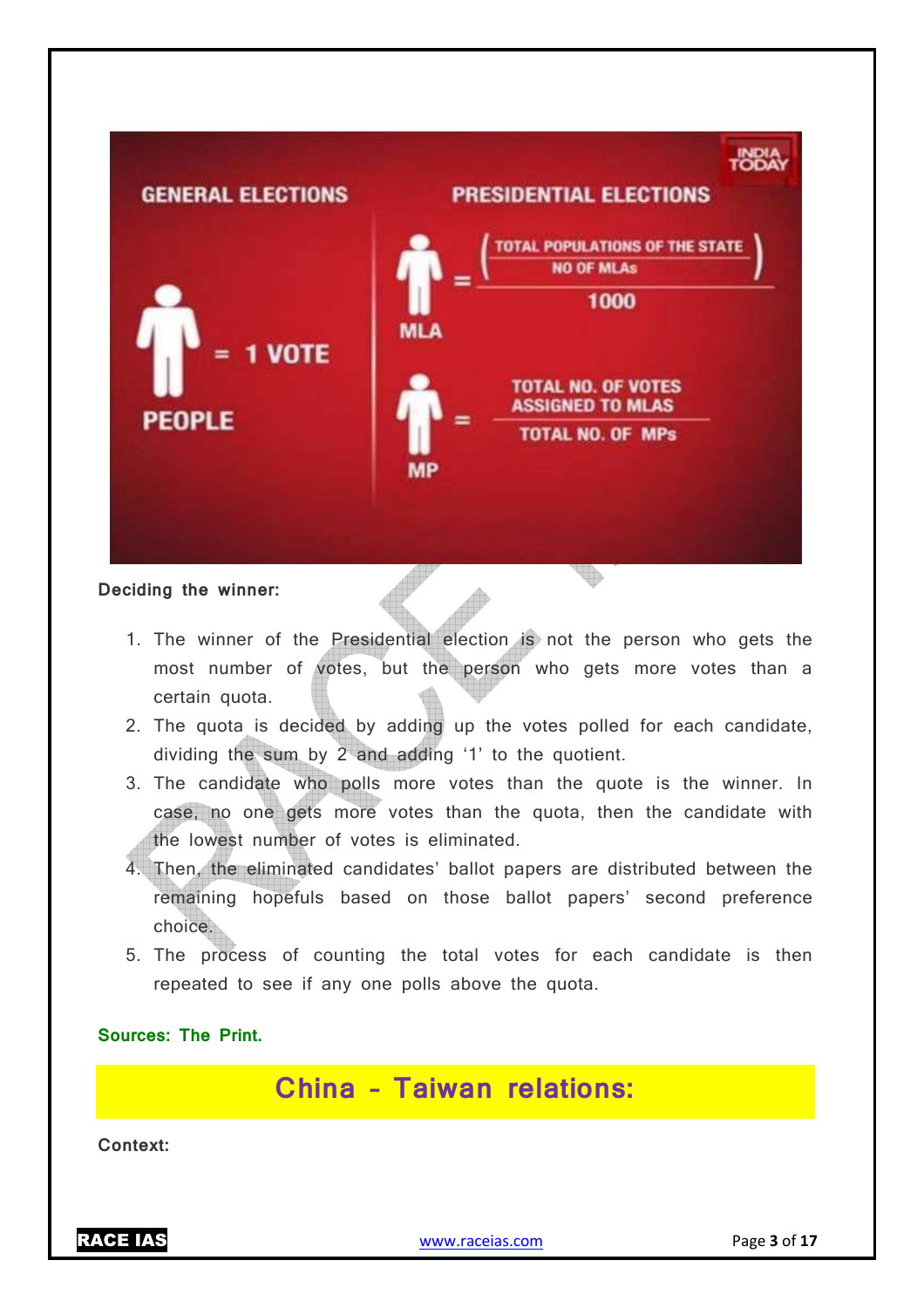Taiwan hopes that the world would sanction China like it is sanctioning Russia for its war on Ukraine if Beijing invaded the island.

• Taiwan has joined in Western-led sanctions on Russia for its invasion of Ukraine.

#### **Why war on Ukraine has brought the spotlight on to Taiwan?**

Ukraine's plight has won broad public sympathy in Taiwan due to what many people view as the parallels between what is happening in Ukraine and what could happen if China ever uses force to bring Taiwan it claims as its own under Chinese control.

• Taiwan has raised its alert level since the Ukraine war began, wary of China making a similar move, though the government in Taipei has reported no signs of an imminent Chinese attack.

#### **Recent clashes:**

China's armed forces carried out another round of exercises near Taiwan last week to improve joint combat operations.

• Taiwan has complained for the past two years about frequent Chinese military activity near it, mostly concentrated in the southern and southwestern part of the island's air defence identification zone, or ADIZ.

#### **China- Taiwan relations- Background:**

China has claimed Taiwan through its "one China" policy since the Chinese civil war forced the defeated Kuomintang, or Nationalist, to flee to the island in 1949 and has vowed to bring it under Beijing's rule, by force if necessary.

- While Taiwan is self-governed and de facto independent, it has never formally declared independence from the mainland.
- Under the "one country, two systems" formula, Taiwan would have the right to run its own affairs; a similar arrangement is used in Hong Kong.

Presently, Taiwan is claimed by China, which refuses diplomatic relations with countries that recognise the region.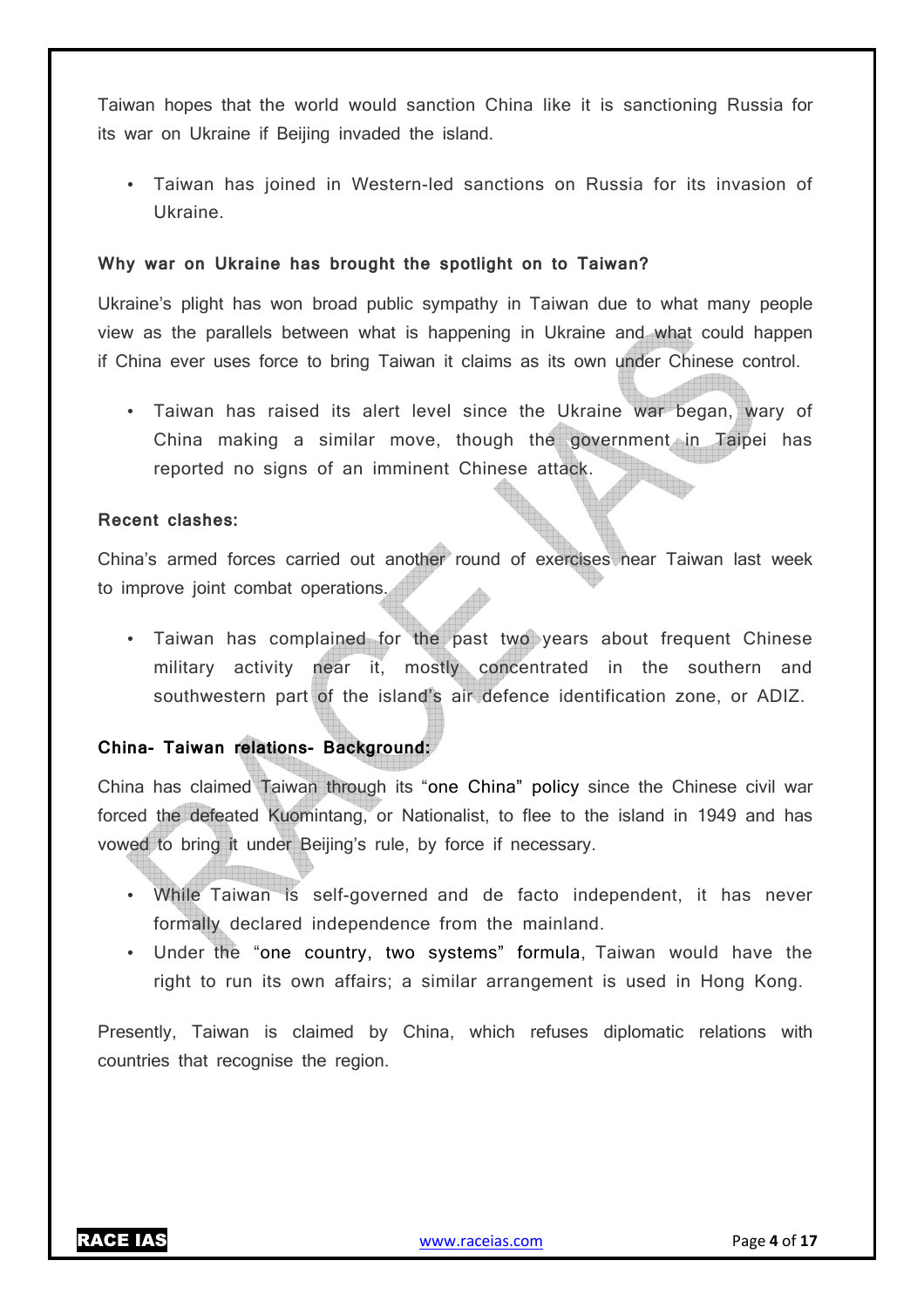

#### **India's position on Taiwan:**

- India's policy on Taiwan is clear and consistent and it is focused on promoting interactions in areas of trade, investment and tourism among others.
- Government facilitates and promotes interactions in areas of trade, investment, tourism, culture, education and other such people-to-people exchanges.
- However, India doesn't have formal diplomatic relations with Taiwan, but both sides have trade and people-to-people ties.

#### **Indo- Taiwan relations:**

- Although they do not have formal diplomatic ties, Taiwan and India have been cooperating in various fields.
- India has refused to endorse the "one-China" policy since 2010.

#### **Sources: the Hindu.**

## **Lunar eclipse 'Blood moon':**

#### **Context:**

On 16 May 2022, a total lunar eclipse or Chandra Grahan will occur over South America, most of North America and parts of Europe and Africa.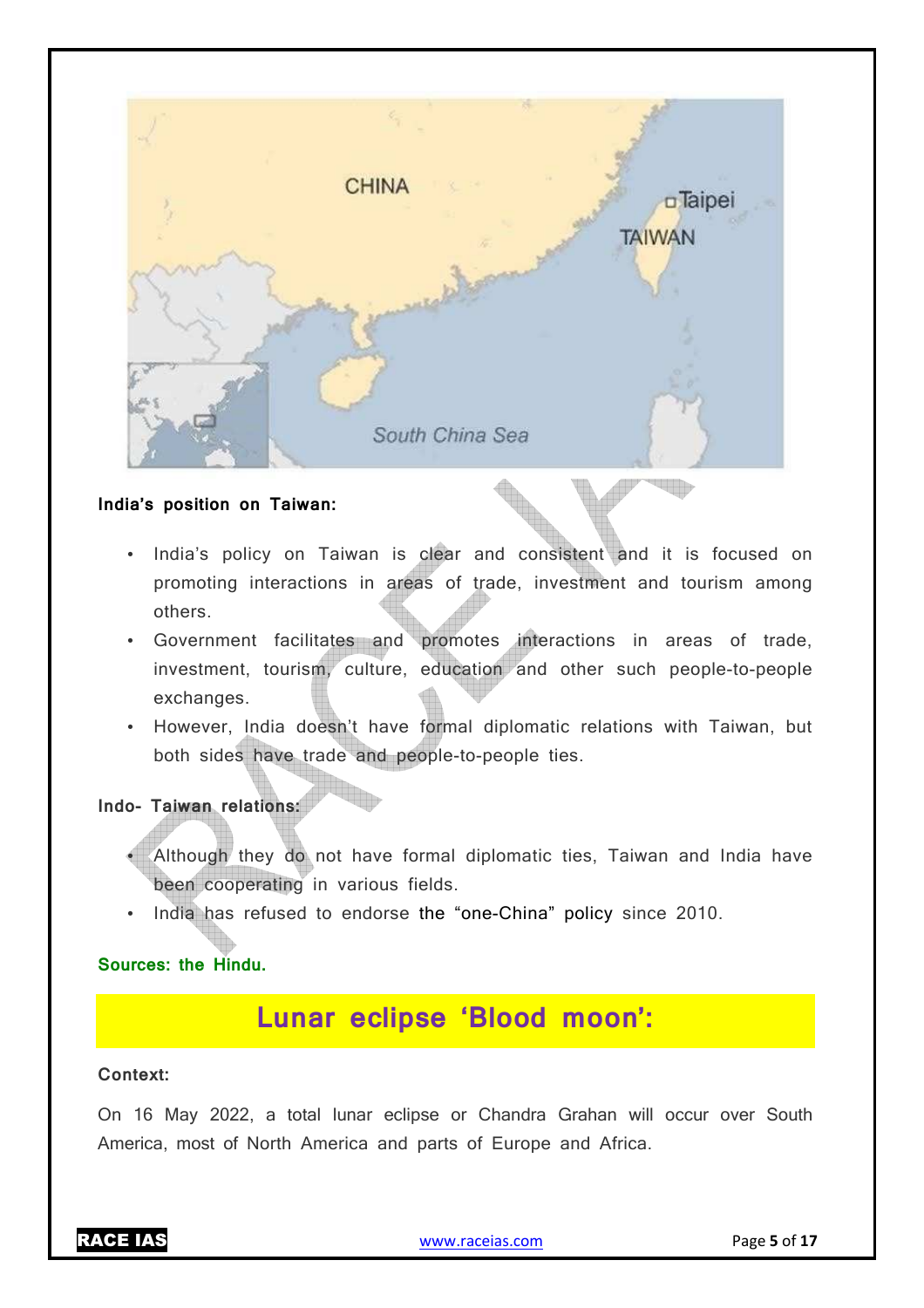- This will be the second eclipse of the year, after the April 30/May 1 partial solar eclipse that was visible in parts of the southern hemisphere.
- During this, the first Blood Moon of 2022 will also become more clearly visible.

#### **What is the Total lunar eclipse?**

During a total lunar eclipse, the Moon usually turns a deep, dark red because it is illuminated by light that has passed through the Earth's atmosphere and has been bent back towards the Moon by refraction.

• A total lunar eclipse occurs when the Moon and the Sun are on exact opposite sides of Earth.

#### **Why is it red (Blood Moon)?**

- The red colour is because of the way light travels through the Earth's atmosphere. Sunlight is made of several colours and they all have different wavelengths.
- Depending on the way they travel through our atmosphere, we see different colours. That's why the sun and sky have different colours during sunrise and sunset.
- Blues and purples have shorter wavelengths and scatter in our atmosphere, giving the sky its inky colour, but reds and oranges have the highest wavelengths and pass through our atmosphere before it is bent or refracted around Earth, hitting the surface of the Moon and making it red.



RACE IAS www.raceias.com Page **6** of **17**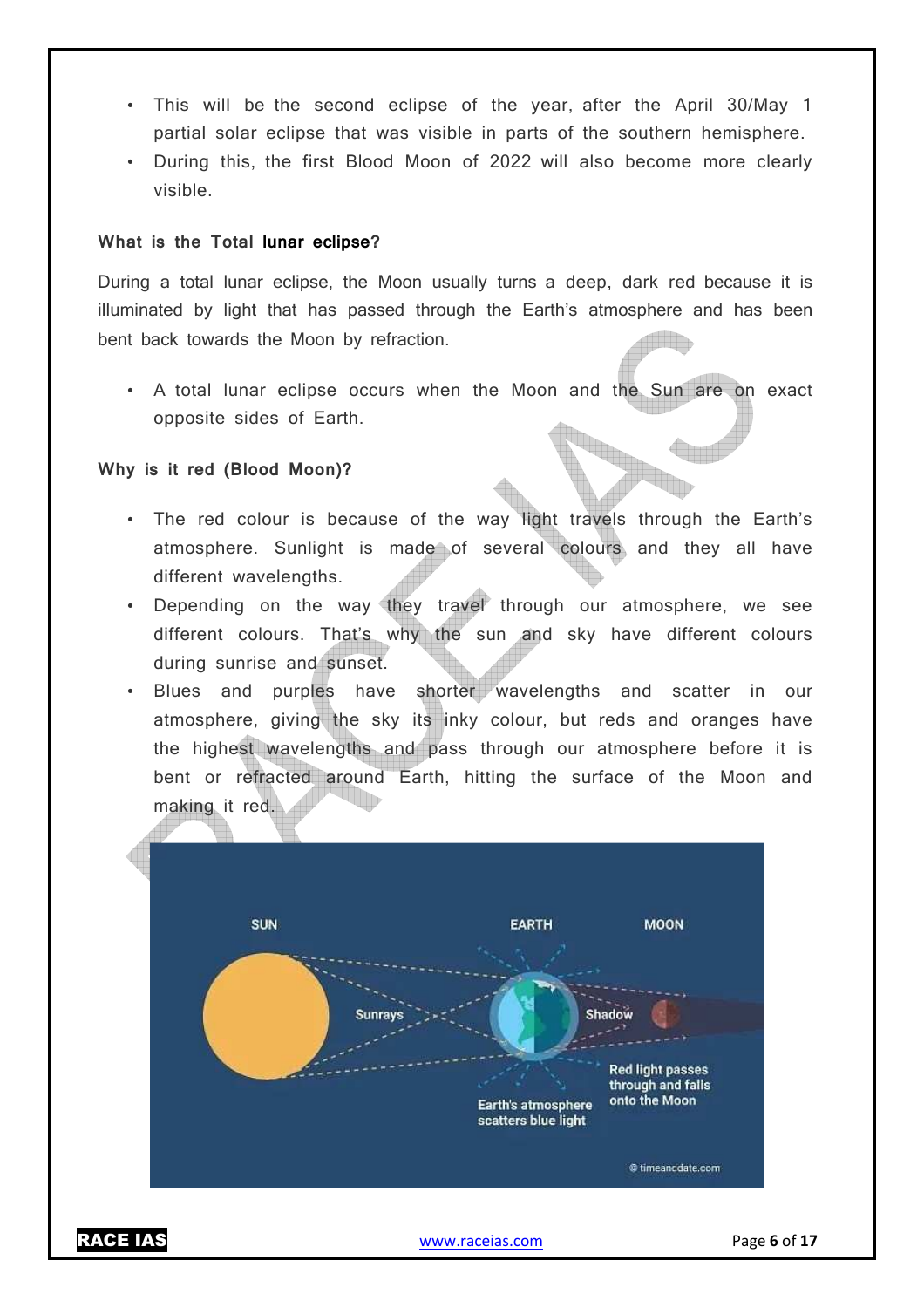#### **What is a supermoon?**

A supermoon occurs when the Moon's orbit is closest to the Earth at the same time that the Moon is full. In a typical year, there may be two to four full supermoons and two to four new supermoons in a row.

#### **Sources: Times of India.**

## **Coal gasification:**

#### **Context:**

To help India become energy independent, the Ministry of Coal has proposed 50% concession in revenue share to promote **coal gasification**.

#### **Eligibility:**

If the successful bidder consumes the coal produced either in its own plant(s) or plant of its holding, subsidiary, affiliate, associate for coal gasification or liquefaction or sells the coal for coal gasification or liquefaction on an yearly basis, subject to conditions that at least 10% of scheduled coal production as per approved mining plan for that year shall be consumed or sold for gasification or liquefaction, then the bidder can avail of concessions.

#### **What is Coal Gasification?**

- It is considered a cleaner option compared to burning coal.
- It is the process of producing syngas, a mixture consisting of carbon monoxide (CO), hydrogen (H2), carbon dioxide (CO2), natural gas (CH4), and water vapour (H2O).

#### **How is it done?**

It facilitates utilization of the chemical properties of coal.

- During gasification, coal is blown with oxygen and steam while also being heated under high pressure.
- During the reaction, oxygen and water molecules oxidize the coal and produce syngas.

#### **Benefits:**

- Transporting gas is a lot cheaper than transporting coal.
- Help address local pollution problems.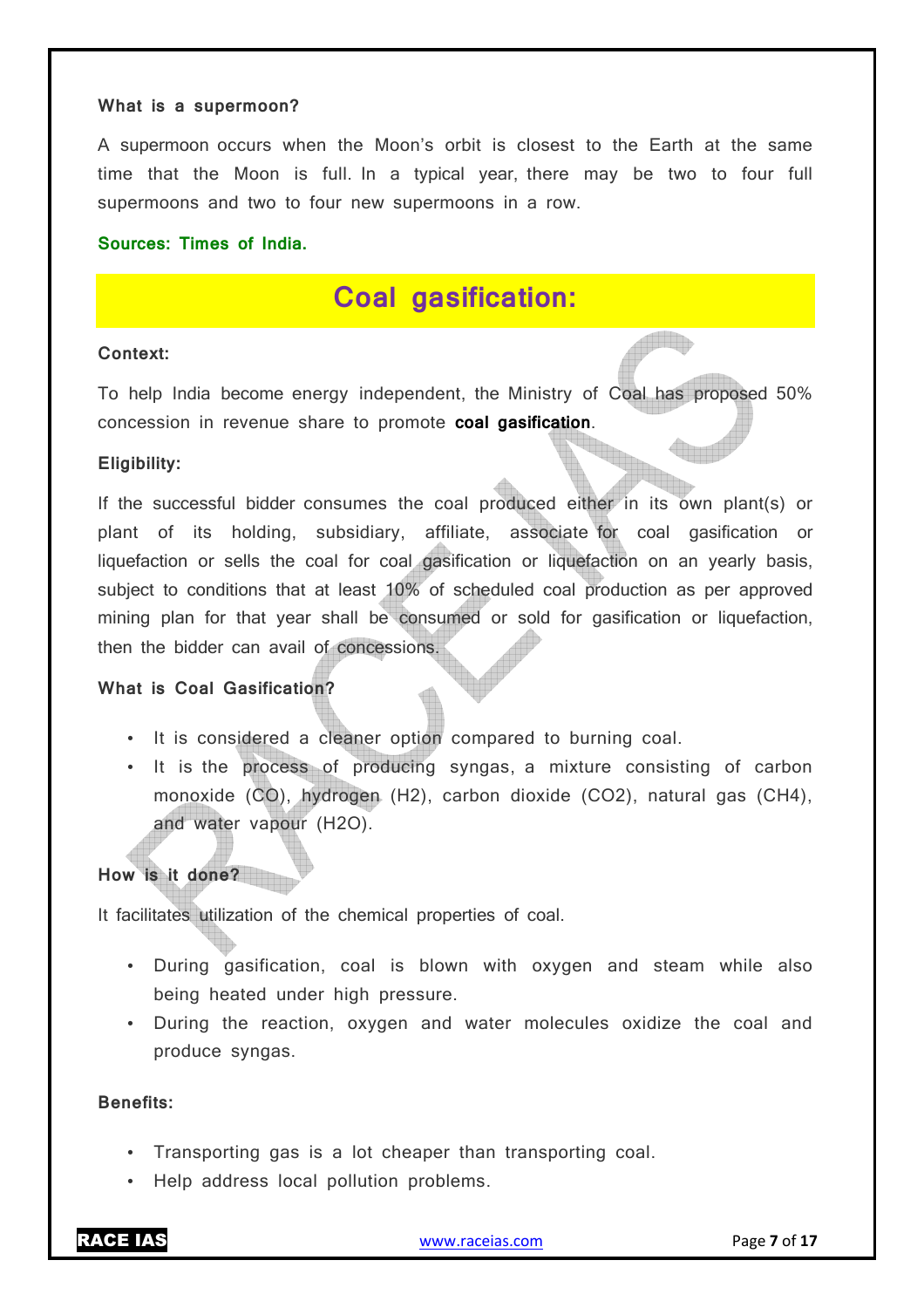• Has greater efficiency than conventional coal-burning.

#### **Concerns and challenges:**

- Coal gasification is one of the more water-intensive forms of energy production.
- There are also concerns about water contamination, land subsidence and disposing of waste water safely.

#### **India's Coal dependency:**

India is the second largest importer, consumer and producer of coal, and has the world's fourth largest reserves (**Reference**). It mainly imports from Indonesia, Australia and South Africa.

#### **Recent Reforms In Coal Sector:**

Commercial mining of coal allowed, with 50 blocks to be offered to the private sector.

Entry norms liberalised as it has done away with the regulation requiring power plants to use "washed" coal.

Coal blocks to be offered to private companies on a revenue sharing basis in place of fixed cost.

Coal bed methane (CBM) extraction rights to be auctioned from Coal India's coal mines.

#### **Sources: Livemint.**

## **What is the Line of Actual Control (LAC)?**

#### **Context:**

The Indian Army has said that to prevent smaller incidents from escalating, the Indian Army and the Chinese People's Liberation Army are in regular contact through the hotlines along the **Line of Actual Control (LAC)**, and the practice of 'body pushing' has been stopped.

#### **What's the present status?**

China's mobilisations along the Line of Actual Control (LAC) in May 2020 sparked a crisis that, two years on, still remains unresolved.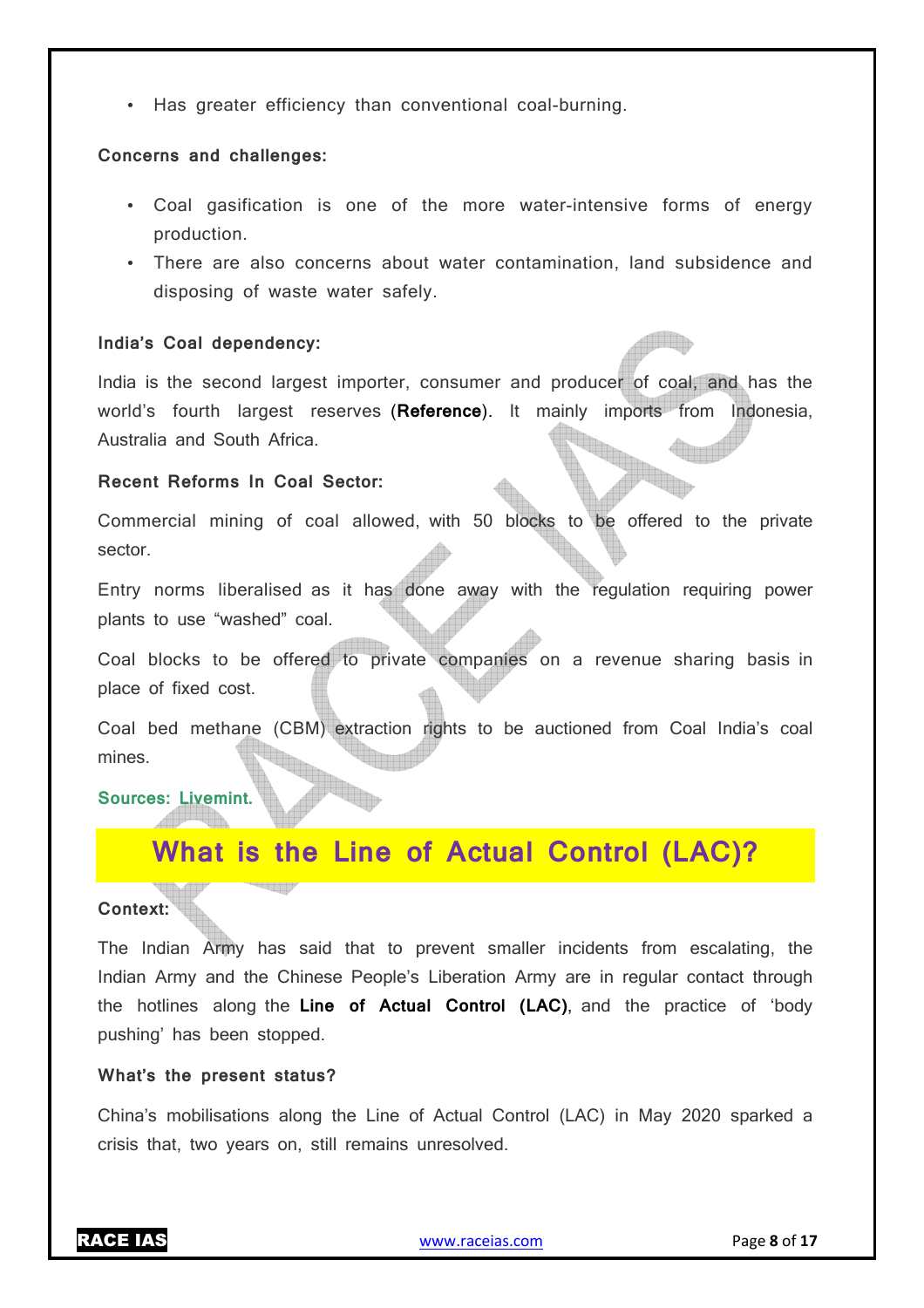• The 2020 crisis served as a "wake-up call" and there was "greater focus" on dealing with the threat along the northern borders.

In 2017, India and China were locked in a 73-day-long military standoff at Doklam, at the Bhutan-China-India trijunction.

#### **What's the bigger picture?**

- The two countries have fought only one war, in 1962.
- But simmering tensions involve the risk of escalation and that can be devastating given both sides are established nuclear powers. There would also be an economic fallout as China is one of India's biggest trading partners.
- The military stand-off is mirrored by growing political tension, which has strained ties between India and China.
- Observers say talks are the only way forward because both countries have much to lose.

#### **India's approach henceforth:**

- India has developed strategic patience as it is negotiating from a position of assertiveness to resolve the two-year standoff in eastern Ladakh.
- India wants forces to step back, to de-escalate, but there is a difference of perception on how that should be done.
- Regular hotline exchanges will be carried out.
- The force deployment and equipment deployment is calibrated in nature.

#### **India- China Border and the evolution of LAC:**

- India and China share a 3,488 km long boundary. Unfortunately, the entire boundary is disputed. The line, which delineates the boundary between the two countries, is popularly called the McMahon line, after its author Sir Henry McMahon.
- In 1913, the British-India government had called a tripartite conference, in which the boundary between India and Tibet was formalized after a discussion between the Indian and the Tibetans. A Convention was adopted, which resulted in the delimitation of the Indo-Tibetan boundary. This boundary is, however, disputed by China which terms it as illegal.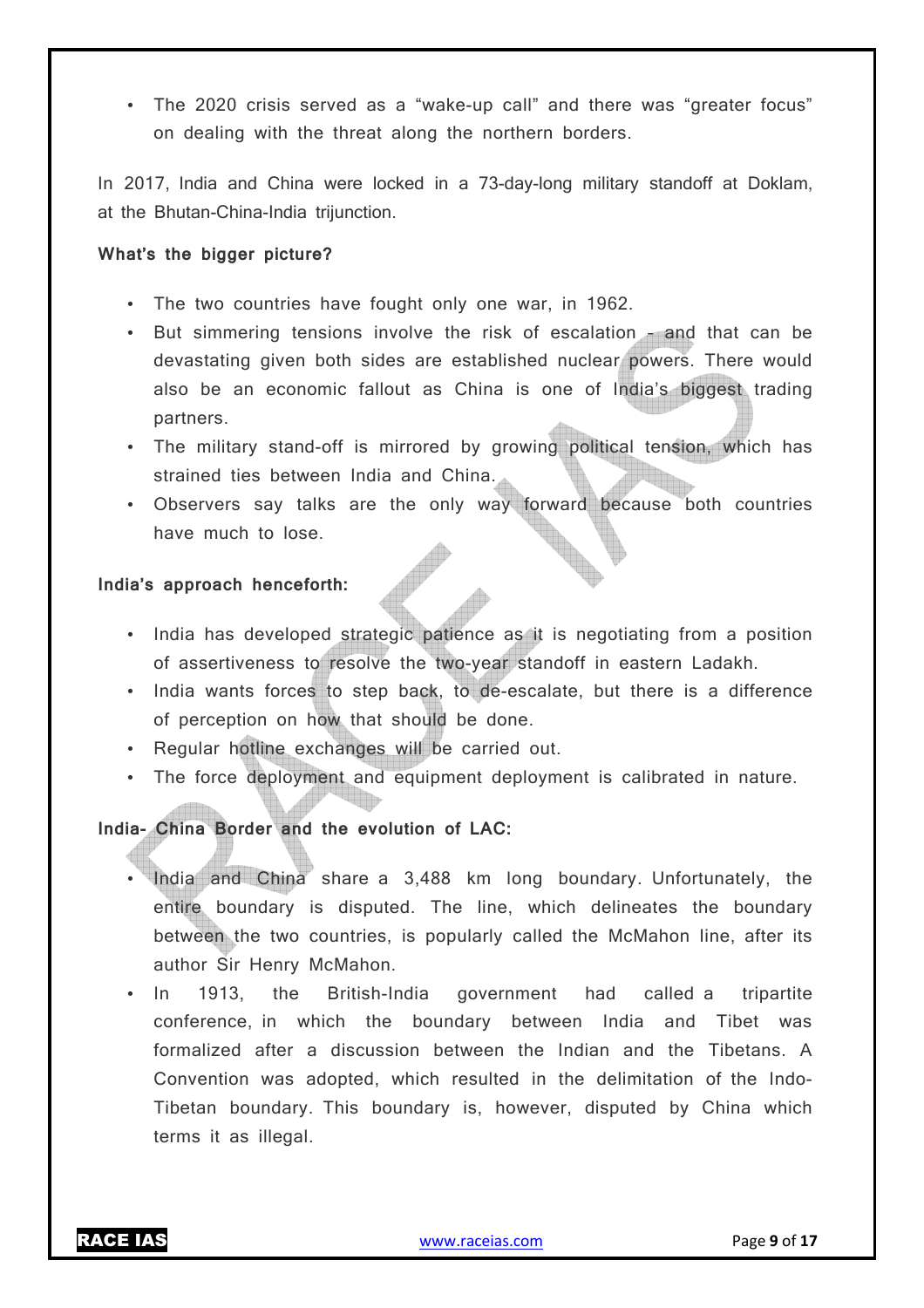- In 1957, China occupied Aksai Chin and built a road through it. This episode was followed by intermittent clashes along the border, which finally culminated in the border war of 1962.
- The boundary, which came into existence after the war, came to be known as Line of Actual Control (LAC). It is a military held line.

#### **Sources: the Hindu**

## **Rejuvenation of Dal Lake:**

- To combat the increasing pollution and rejuvenate Dal Lake, a unique initiative known as 'Athwas' has been launched by the Lieutenant Governor Manoj Sinha.
- 'Athwas' is a unique partnership between citizens and authorities for the rejuvenation of Lake. It involves community participation.
- Under the initiative, the de-weeding and dredging will be conducted in collaboration with the citizens.

#### **About Dal:**

- It was known as the summer capital of Jammu and Kashmir.
- It is named the "Jewel in the crown of Kashmir" or "Srinagar's Jewel".
- The lake is also an important source for commercial operations in fishing and water plant harvesting.
- The lake is located in the Zabarwan mountain valley, in the foothills of the Shankracharya hills, which surround it on three sides.
- The lake has four main interconnected basins namely, Hazratbal, Bod dal, Gagribal and Nagin.
- The floating gardens here, known as "Raad" in Kashmiri, blossom with lotus flowers during July and August.

## **India's total fertility rate:**

As per the report of the fifth round of the National Family Health Survey (NFHS-5):

- The total fertility rate of India has declined from 2.2 to 2.0 between the fourth National Family Health Survey (NFHS) conducted in 2015-16 and the fifth one in 2019-21.
- This indicates the significant progress of population control measures.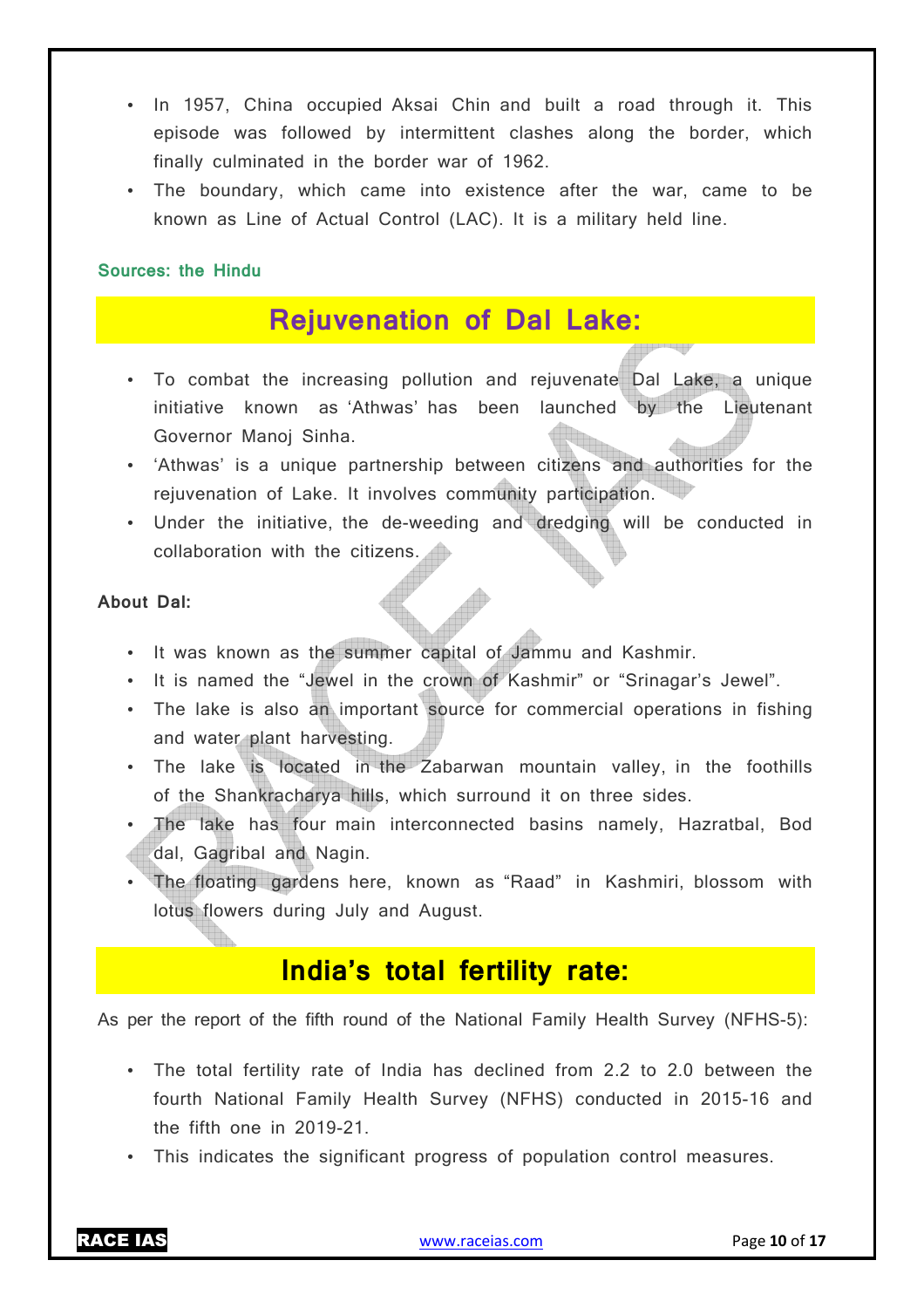• There are only five states in India, which are above the replacement level of fertility of 2.1. This includes Bihar (2.98), Meghalaya (2.91), Uttar Pradesh (2.35), Jharkhand (2.26) and Manipur (2.17).

The other key highlights of the survey include \_ institutional births having increased from 79% to 89% in India and in rural areas around 87% births being delivered in institutions and the same is 94% in urban areas.

#### **TFR:**

The Total Fertility Rate (TFR) is measured as the average number of children per woman.

# **LOWEST RATE AMONG BUDDHIS'**

| <b>Community</b>          | NFHS-5<br>(2019 to<br>2021) | NFH <sub>5-4</sub><br><b>PO15</b> to<br>2016) | NFHS-3<br>(2005 to )<br>2006) | <b>NFHS-2</b><br>(1998 in<br>1999) | NFHS-1<br>(1992 to<br>1993) | % change<br>since<br>NFHS-4 | % change<br>since<br>NFHS-1 |
|---------------------------|-----------------------------|-----------------------------------------------|-------------------------------|------------------------------------|-----------------------------|-----------------------------|-----------------------------|
| Hindu                     | 194                         | 2.13                                          | 2.59                          | 2.78                               | 3.3                         | $-8.9$                      | $-41.2$                     |
| Muslim                    | 2.36                        | 2.62                                          | 3.4                           | 3.59                               | 4.41                        | $-9.9$                      | $-46.5$                     |
| Christian                 | 1.88                        | 199                                           | 2.34                          | 2.44                               | 2.87                        | $-5.5$                      | $-34.5$                     |
| Sikh                      | 1.61                        | 1.58                                          | 1.95                          | 2.26                               | 2.43                        | 1.9                         | $-33.7$                     |
| Buddhist/<br>Neo-Buddhist | 1.39                        | 1.74                                          | 2.25                          | 2.13                               | <b>NA</b>                   | $-20.1$                     | <b>NA</b>                   |
| Jain                      | 1.6                         | 1.2                                           | 1.54                          | 1.9                                | <b>NA</b>                   | 33.3                        | <b>NA</b>                   |
| <b>India</b>              | 2                           | 2.2                                           | 2.7                           | 2.9                                | 3.4                         | $-9.1$                      | $-41.2$                     |

**About NFHS survey:** 

- NFHS is a large-scale, multi-round survey conducted in a representative sample of households throughout India.
- All NFHSs have been conducted under the stewardship of the Ministry of Health and Family Welfare, Government of India, with the International Institute for Population Sciences (IIPS) Mumbai, serving as the nodal agency.
- NFHS-5 includes some new focal areas, such as death registration, preschool education, expanded domains of child immunisation, components of micro-nutrients to children, menstrual hygiene etc.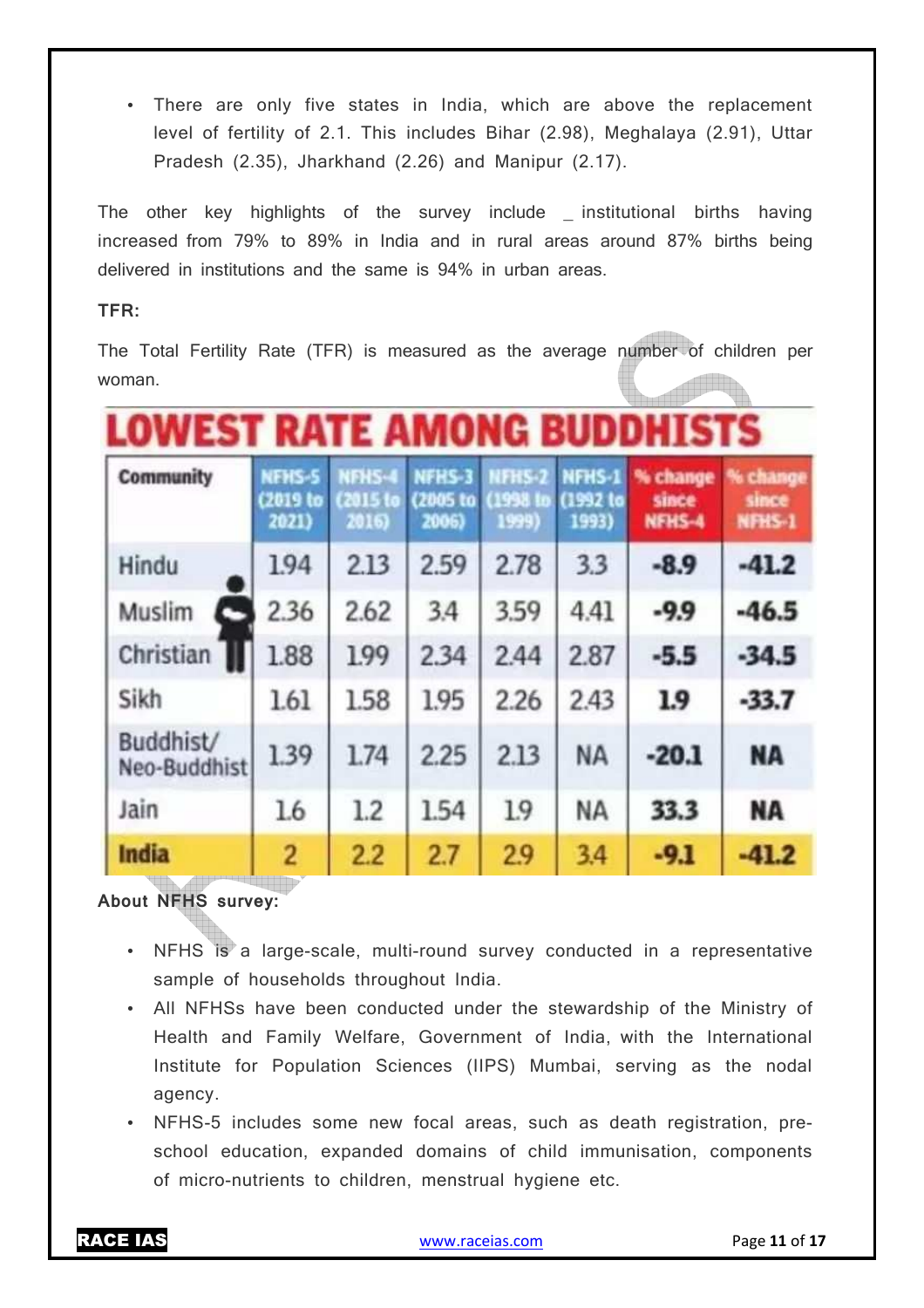**Every National Family Health Survey (NFHS) has two specific goals to fulfill. They are:** 

- To provide essential data needed by the Ministry of Health and Family Welfare and other agencies for informed decision making and policy and programme intervention purposes.
- To provide insight regarding important emerging health and family welfare issues.

## **Network Operations Control Center (NOCC):**

#### **Why in News?**

To enhance ease of doing business, the Department of Telecom (DoT) has removed Network Operation and Control Centre (NOCC) charges for the use of space segments for all services like VSAT, satellite telephony etc. for which permits are issued by the department.

• The DoT earlier levied  $\cdot$  21 lakh per transponder per annum for 36 megahertz of spectrum on a pro-rata basis as NOCC charges.

#### **About NOCC:**

The Network Operations Control Center (NOCC) was created under the DoT to control the transmissions from ground segment (satellite earth stations) along with the master control facility under Department of Space to manage the operation of satellites in orbit.

### **What is Khalistan Movement?**

It is the fight for a separate Sikh state and owes its origins to the Punjabi Suba Movement.

- The Akali Dal a Sikh-dominated political party sought to create a separate Sikh Suba or Province.
- When the States Reorganization Commission, constituted to assess the demand for separate states by linguistic groups, made its recommendations, it rejected the Akali Dal's demand.
- The state was trifurcated into Punjabi-majority Punjab, Hindi-majority Haryana and the Union Territory of Chandigarh. Some hilly regions of the state were merged into Himachal Pradesh.

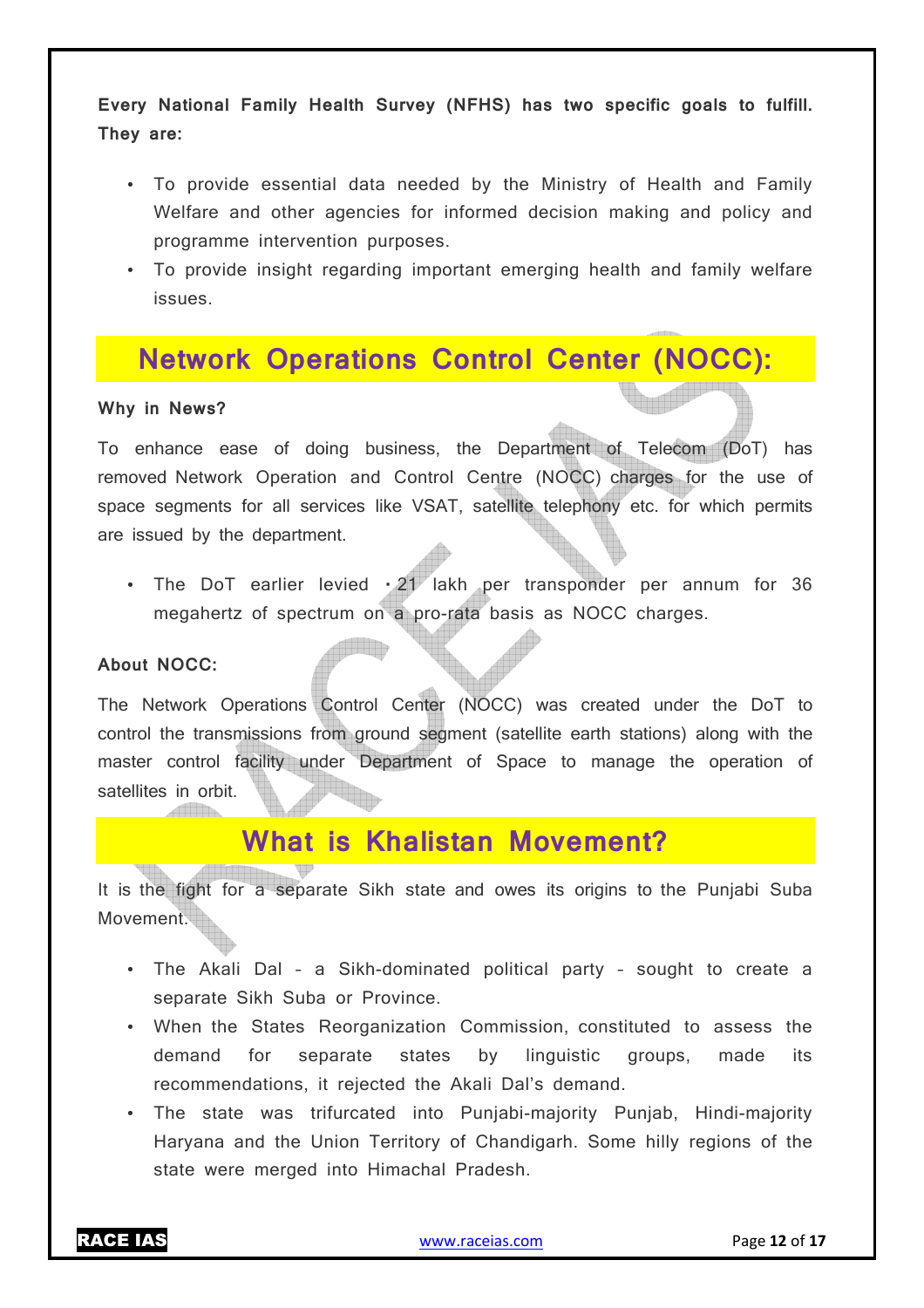#### **Why in News?**

Khalistan flags were found tied on the main entrance gates and walls of Himachal Pradesh legislative assembly recently.

• Slogans were also written on the walls of the assembly complex. The flags have now been removed by the administration.

## **State of World's Birds report:**

The State of World's Birds report was recently published.

- It is a peer-reviewed journal.
- It is BirdLife International's flagship science publication, using birds to assess the condition of our ecosystems as a whole.

#### **Highlights of the 2022 report:**

- Around 48% of bird species worldwide are known or suspected to be undergoing population declines.
- In India, nearly 80% species are declining in numbers, and almost 50% plummeting strongly.
- Around 57% of North American species are recording declining trends, a net loss of almost 3 billion birds since 1970.
- The situation is similar in the European Union, where trends across 378 species indicate an overall decrease in breeding bird abundance of 17- 19% between 1980 and 2017.
- The study found that bird species and abundance data from the tropics is scarce but in many countries such as India, citizen science driven data was available.

#### **Reasons behind this decline:**

- The report has attributed the threat to almost half of the 10,994 recognised extant species of birds to the expanding human footprint on the natural world and climate change.
- The degradation and loss of natural habitats as well as direct overexploitation of many species are the key threats to avian biodiversity.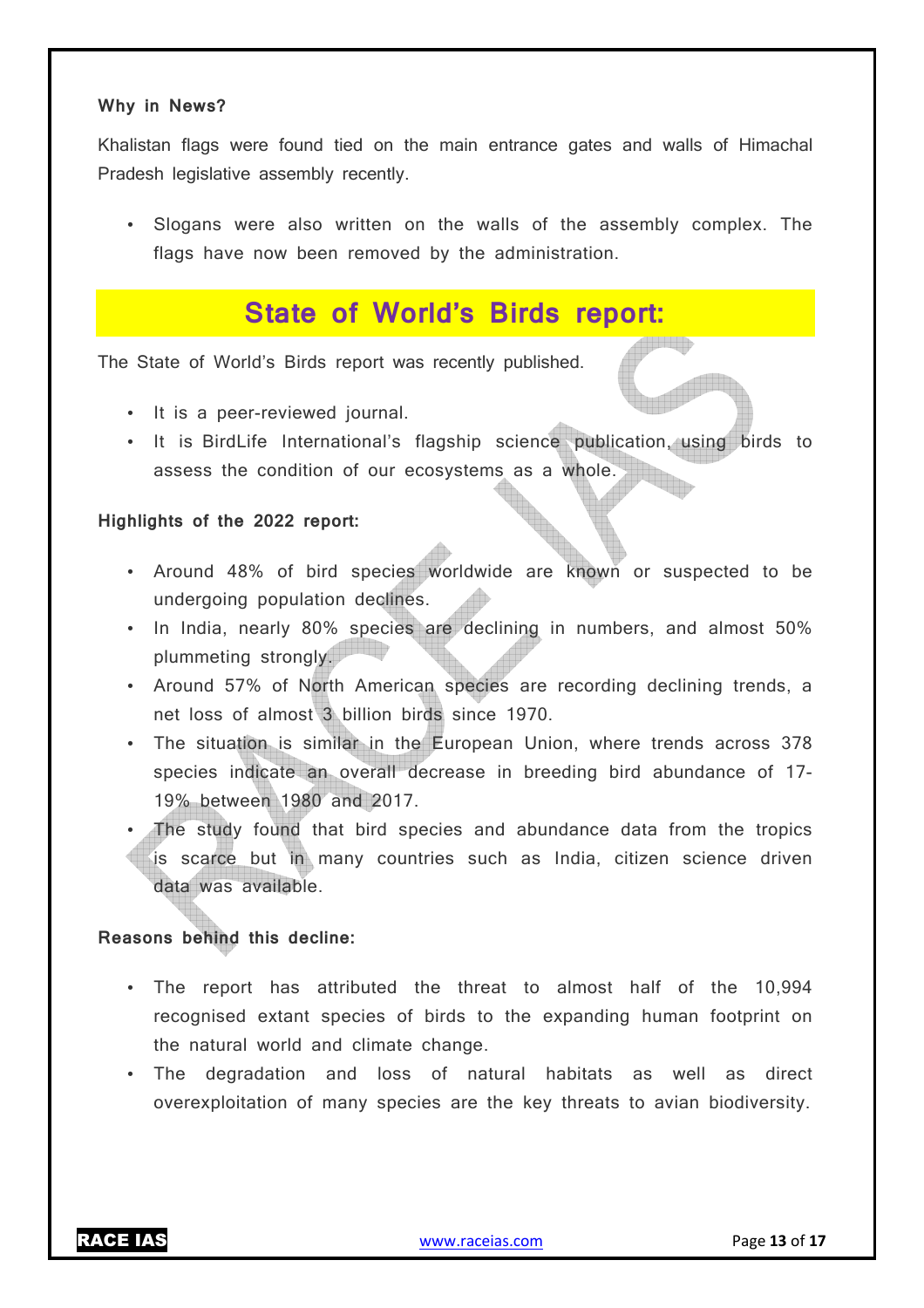BirdLife International is a global partnership of non-governmental organizations that strives to conserve birds and their habitats.

• Headquarters: United Kingdom Cambridge, United Kingdom.

## **Rakhigarhi:**

- Rakhigarhi, in Haryana, became an archaeological hotspot when Amarendra Nath, former director of the Archaeological Survey of India (ASI), undertook excavations at the site in 1997.
- It is a 5,000-year-old site that showcases continuity from the Harappan age to the present times. The village also has havelis that are a couple of hundred years old.
- The site is located in the Sarasvati river plain, some 27 km from the seasonal Ghaggar river.
- The Rakhigarhi site is one of the "five iconic sites" declared by the Central government in the Union budget 2020-21.

#### **Why in the News?**

DNA samples collected from two human skeletons unearthed at Rakhigarhi have been sent for scientific examination.

• The outcome might tell about the ancestry and food habits of people who lived in the Rakhigarhi region thousands of years ago.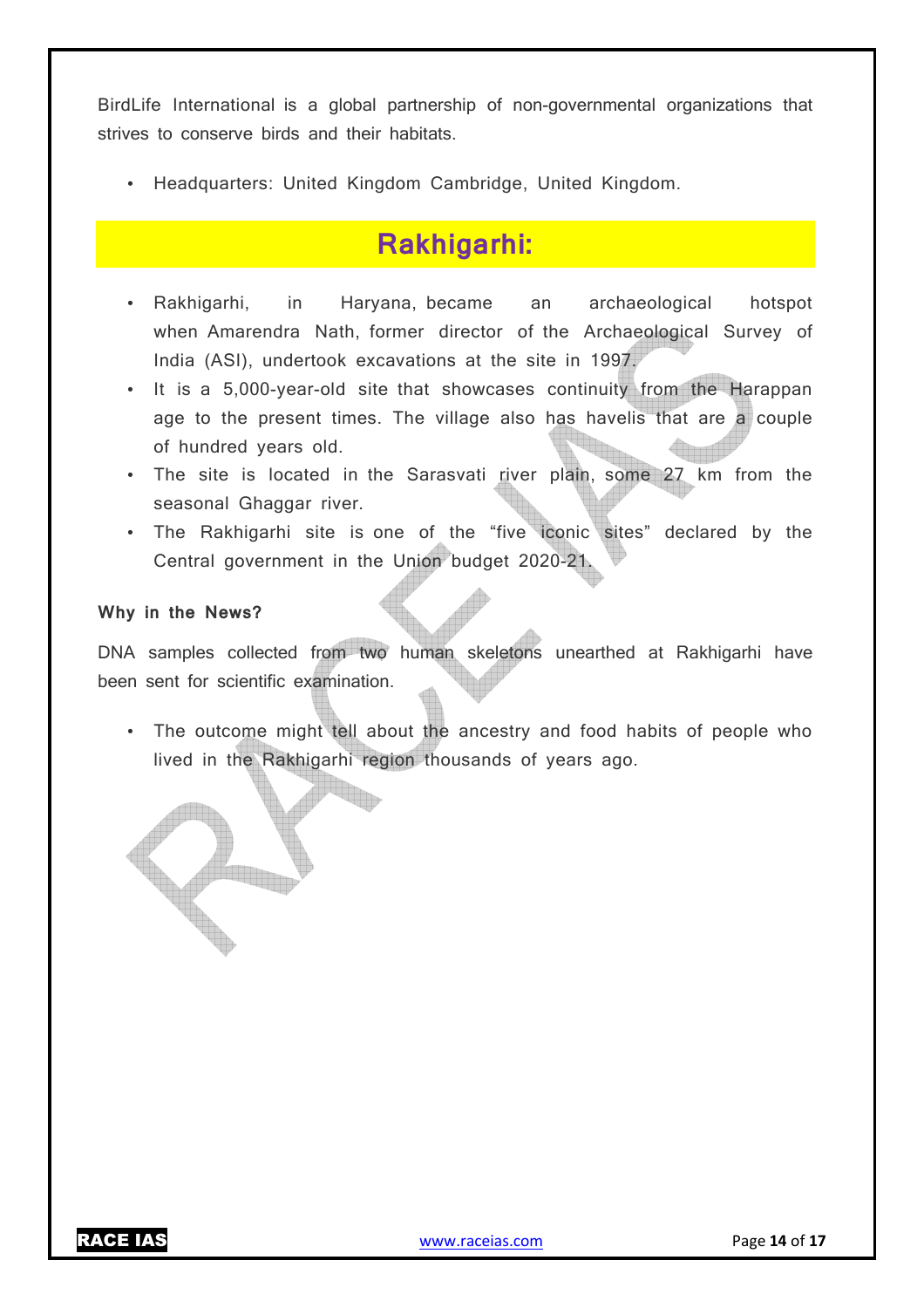

## **Shigella:**

The recent food poisoning event in Kerala that claimed the life of a 16-year-old girl who ate chicken shawarma at a restaurant was caused by Shigella germs.

#### **What is Shigella?**

- Shigella is a bacterial infection produced by the enterobacter family of bacteria and is one of the most common causes of diarrhoea worldwide.
- Shigellosis is the infection it causes.
- Infection with Shigella causes diarrhoea (occasionally bloody), fever, and stomach cramps in the majority of patients.
- The disease is easily transmitted through direct or indirect contact with the patient's waste.
- Antibiotics should be provided to people who are sick or have underlying problems.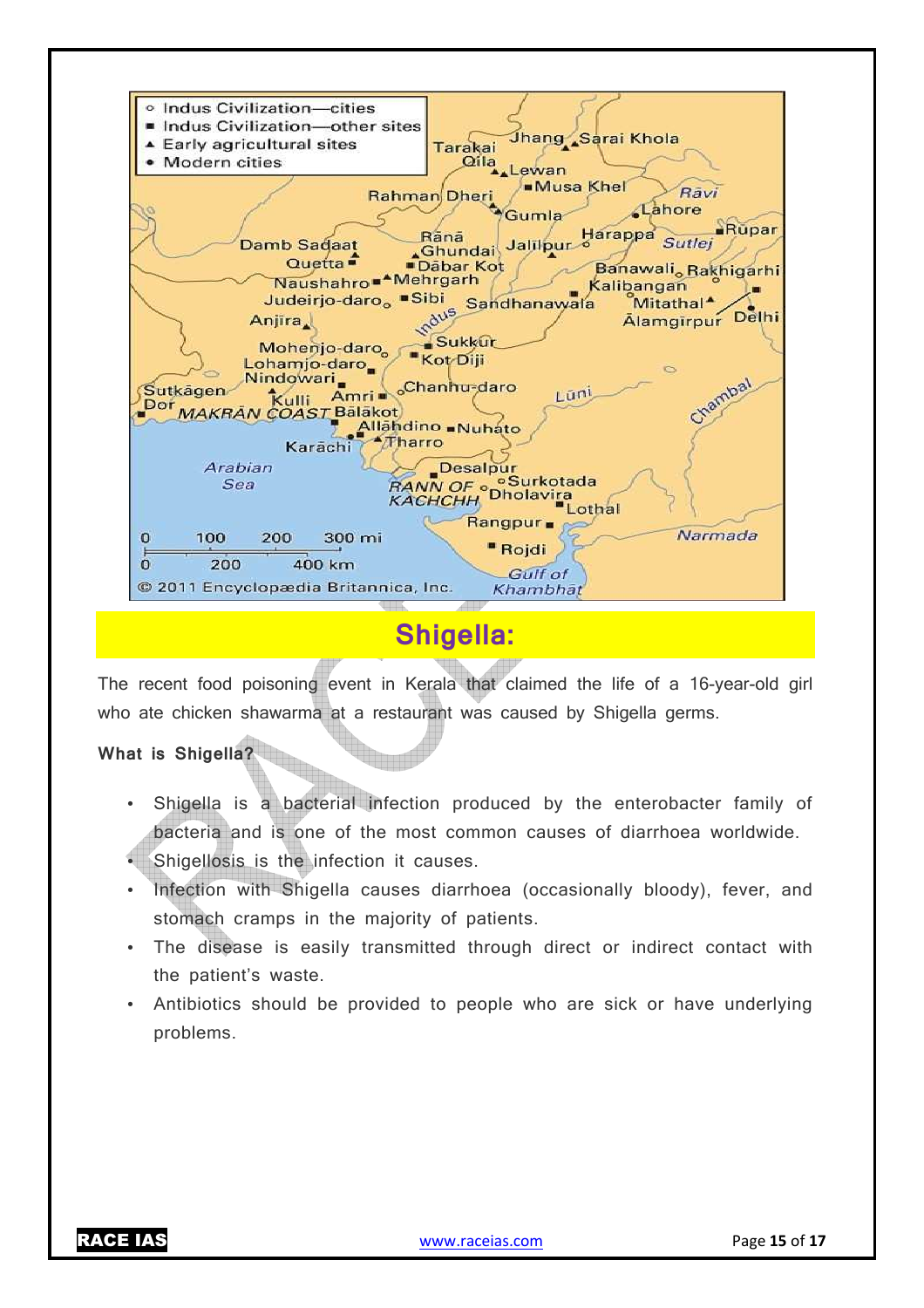

## **Monkeypox:**

- The monkeypox virus is an orthopoxvirus, which is a genus of viruses that also includes the variola virus, which causes smallpox, and vaccinia virus, which was used in the smallpox vaccine.
- Monkeypox is a zoonosis, that is, a disease that is transmitted from infected animals to humans.
- Monkeypox virus infection has been detected in squirrels, Gambian poached rats, dormice, and some species of monkeys.
- Monkeypox causes symptoms similar to smallpox, although they are less severe.
- While vaccination eradicated smallpox worldwide in 1980, monkeypox continues to occur in a swathe of countries in Central and West Africa, and has on occasion showed up elsewhere.

#### **Why in the News?**

The U.K. health authorities have confirmed a case of monkeypox.

• The first-ever recorded occurrence of the monkeypox virus in the U.K. was in 2018, and since then a handful of cases have been confirmed by health authorities.